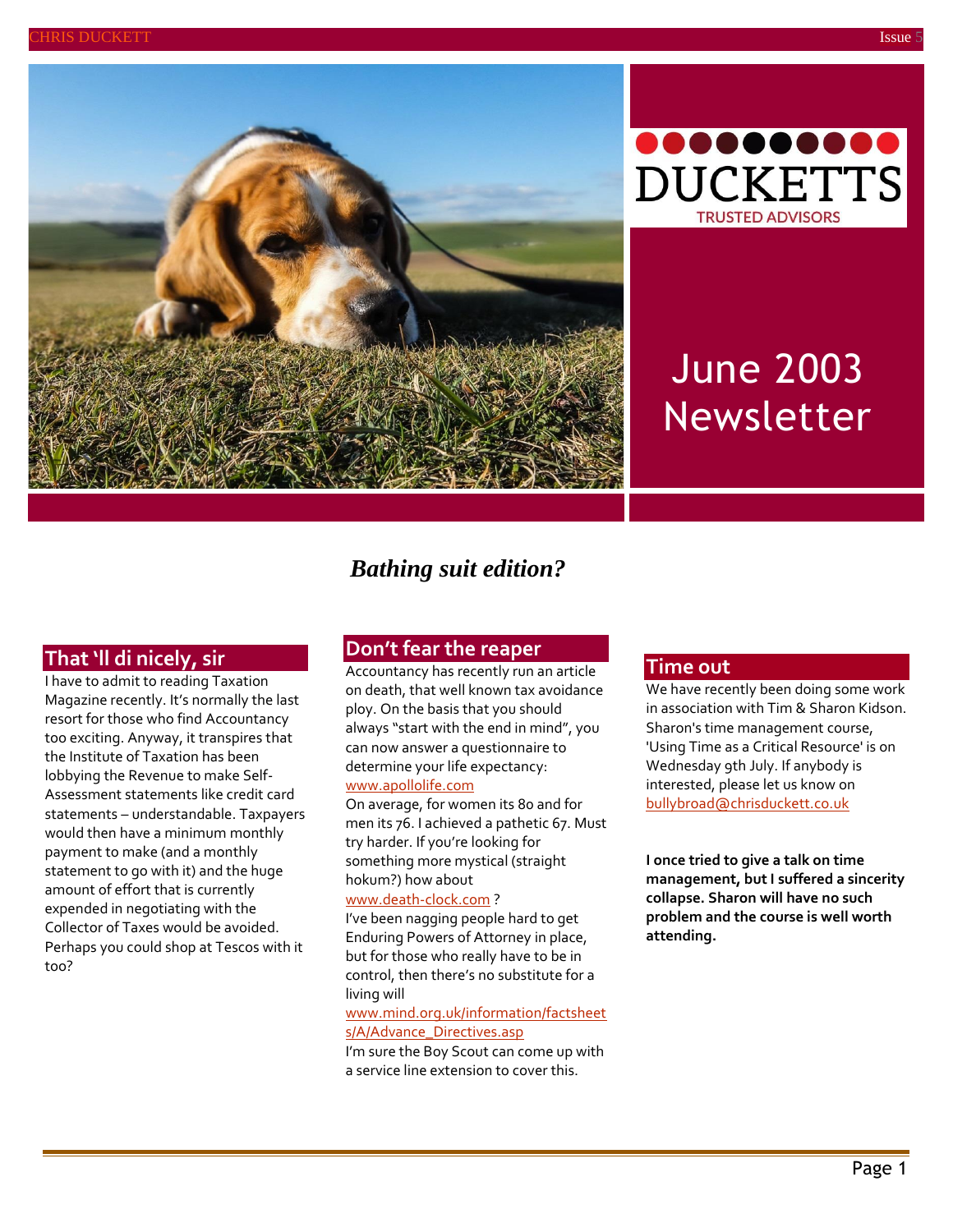## **Whiplash bares all (again)**

We understand that Ms Whiplash, incensed at being written out of the newsletter, has gone on to star in the Stourport pornmotional video. The Boyscout has a copy of the said video on order from the Tourist Board and we expect a full critique in the next edition.

#### **Zero sum team games**

With all this talk of "win/win" behaviour, it's worth remembering that there are some excellent examples of zero sum plays from more deprived areas of the world. If you ever need to escape from a Soviet gulag, pick your partners carefully. As the gulags were located a very long way from anywhere, it was traditional for only one member of the team to actually get away, although the other members were crucial for success, if a little chewy on occasion.

#### **Psychokiller**

When I joined the accountancy profession, the interview consisted of a quick chat with the training manager (to check for obvious personality flaws/total unemployability) and you were in. The most important skill in the first year of a training contract was the ability to photocopy, although I was once sent out with a fist-full of petty cash to buy chocolates and champagne for the typing pool. Then they fired you if you didn't pass your exams. Simple, but effective. Nowadays, you have to submit yourself to psychometric testing. Allegedly, there are 2 sorts of test: Level A – ability or aptitude, measuring such skills as verbal reasoning Level B – measuring behaviour? As most businesses have no idea what values they hold, how can they possibly decide what types of behaviour they want? Bring me a team of driven, committed, bright people with absolutely no integrity and we'll pass all the psychometric tests and still end up in jail.

## **Money laundering**

Anybody who has recently tried to open a bank account will know that the money laundering regulations are a real pain. However, this is just the tip of the iceberg. A particularly draconian set of rules applies to solicitors and accountants, backed up by stiff jail sentences. As is always the case with Government, there is no sense of materiality. So, if you happen to do a job on a Saturday morning (no VAT?), don't tell me, as I'm obliged to report this immediately. I can't quite see how this is going to help in the global battle against organised crime, but I'm sure Big Brother knows best.

#### **Motown slows down**

A huge amount of print has been expended on the effect of the war in Iraq on the global economy in general and relations between the US and its "allies" in particular. One interesting story I noticed concerns the General Motors operation in Detroit. Due to the exchange rate, GM actually does a lot of its manufacturing just over the border in Canada. Making use of electronic processing, GM sends an order across the border for car seats as the relevant vehicle enters the paint shop. 7 hours later, the car is ready for its seats which have been manufactured in Canada and delivered to the right place at the right time. The beauty of Just in Time manufacturing. Unfortunately, since September 11, additional security on the Ambassador Bridge (the border) has led to long delays (10 mile queues) and nobody can rely on getting anything anywhere on time. So many companies are having to hire warehouse space, adding costs and reducing efficiencies. Chaos Theory in action again?

## **Still getting on the bus**

As you will have noticed, I'm a big fan of Jim Collins, even if his latest article in Fast

Company[\(www.fastcompany.com/maga](www.fastcompany.com/magazine/71/walmart.html) [zine/71/walmart.html](www.fastcompany.com/magazine/71/walmart.html)) is a bit

disappointing. Interestingly, Collins warns against complacency with a good turn of phrase "A Vibrant Culture Is Productively Neurotic." And they are always out to get you.

However, I did follow the link onto his web site, which turns out to be very useful, even if the concepts are not new [www.jimcollins.com](http://www.jimcollins.com/)

### **Corporate killing**

The government has abandoned its attempt to bring in laws to allow individual directors to be prosecuted for corporate disasters where somebody ends up dead. The sinking of the Herald of Free Enterprise (the North Sea ferry that turned over) is the last large scale accident, but every year about 350 people are killed in industrial accidents. In any event, health & safety rules allow for the prosecution of directors. Curiously, companies have always been deemed to be more reckless than individuals:

"Corporate bodies are more corrupt and profligate than individuals because they have more power to do mischief and are less amenable to disgrace or punishment. They feel neither shame, remorse, gratitude nor goodwill." So said William Hazlitt in 1822. He must have known some of my clients. Expert on the subject? Try Mario Redhead o[n mredhead@towrylaw.com](mailto:mredhead@towrylaw.com)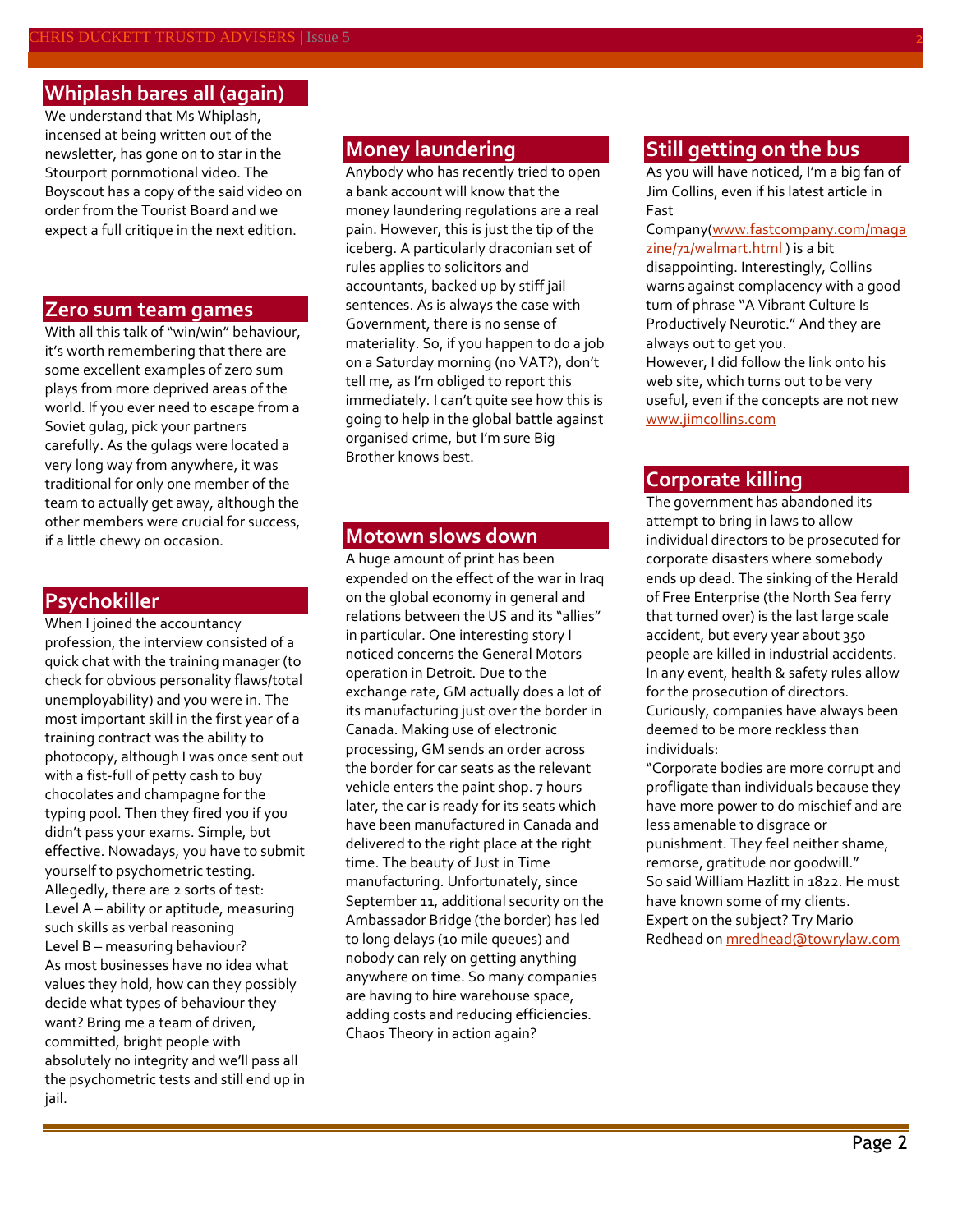## **Share and share alike**

We tend to assume that any taxation initiatives that take place in the US are peculiar to the US system. However, the Bush administration's plan to scrap tax on dividends (in the hands of shareholders) would certainly work wonders for the UK. The argument is that as dividends are paid out of taxed (company) profits, they should not be taxed again in the hands of shareholders. The rise of share options was a response to this double tax effect. If scrapping tax on dividends were applied in this country, it would immediately achieve the government's apparent objective of getting everybody into a limited company and the top rate of tax would be 19% for all small company owners. Sounds good to me, but I can't see Mr Brown being too keen on the idea.

## **Book of the month**

"How to sell your business and live happily ever after" by Gary Morley of WBJ Chiltern.

This is a fantastic little book on how to do it and proves that not all accountants take themselves too seriously. The author is clearly none too fond of solicitors either:

"The purpose of the English legal system is to make more money for itself" WBJ Chiltern are a specialist firm of tax advisers and they certainly understand the concept of line extension: they offer to look after the yacht that you've bought with the proceeds of the business that they've sold for you. Any bright ideas for a similar service that we could operate?

The most telling advice was not to sell your business to your own management team (an MBO - in the trade). Effectively, it is in management's interest to get the price for the business as low as possible and you have created the "Enemy within". A particular client of the author's was a large diverse private group which decided to sell off subsidiaries that didn't fit with the group's direction. The management at one of these subsidiaries saw that the writing was on the wall and started to reduce profitability, even succeeding in getting to a gross loss. They then made an offer to the owners, who knew that something was wrong, but couldn't tell what. On principle, the owners refused to sell to the management team who promptly left. The business was sold to a competitor for £1. The new owner put in his own accounting systems and discovered undervalued stock & work in progress and under invoicing to the tune of  $£500k$ . Not a bad buy for  $£1$ .

## **Women on top?**

In a fit of curiosity, I was impelled to check out the following sites aimed at professional women:

#### [www.everywoman.co.uk/](http://www.everywoman.co.uk/) [www.the-bag-lady.co.uk](http://www.the-bag-lady.co.uk/) [www.busygirl.com/](http://www.busygirl.com/)

Apart from discovering that purple is the new black, I'm not really any clearer as to what is important to said category. And, can anybody tell me what "gender capital management" might be?

#### **The support economy**

If you accept the view that (before very long) the only difference between businesses is the quality of their service (nobody makes bad cars anymore – only average ones), then it follows that individuals are the source of all value. Creating value is then all about creating and sustaining relationships (of deep support?) with individuals: the concept of distributed capitalism. It took me a while to figure out that this is what the authors are actually saying. Those who like lots of long words (in long sentences) should try [www.thesupporteconomy.com](http://www.thesupporteconomy.com/)

#### **Disclaimer**

Forget love, all you need is a really good pair of shoes. You see, I really am in touch with my feminine side.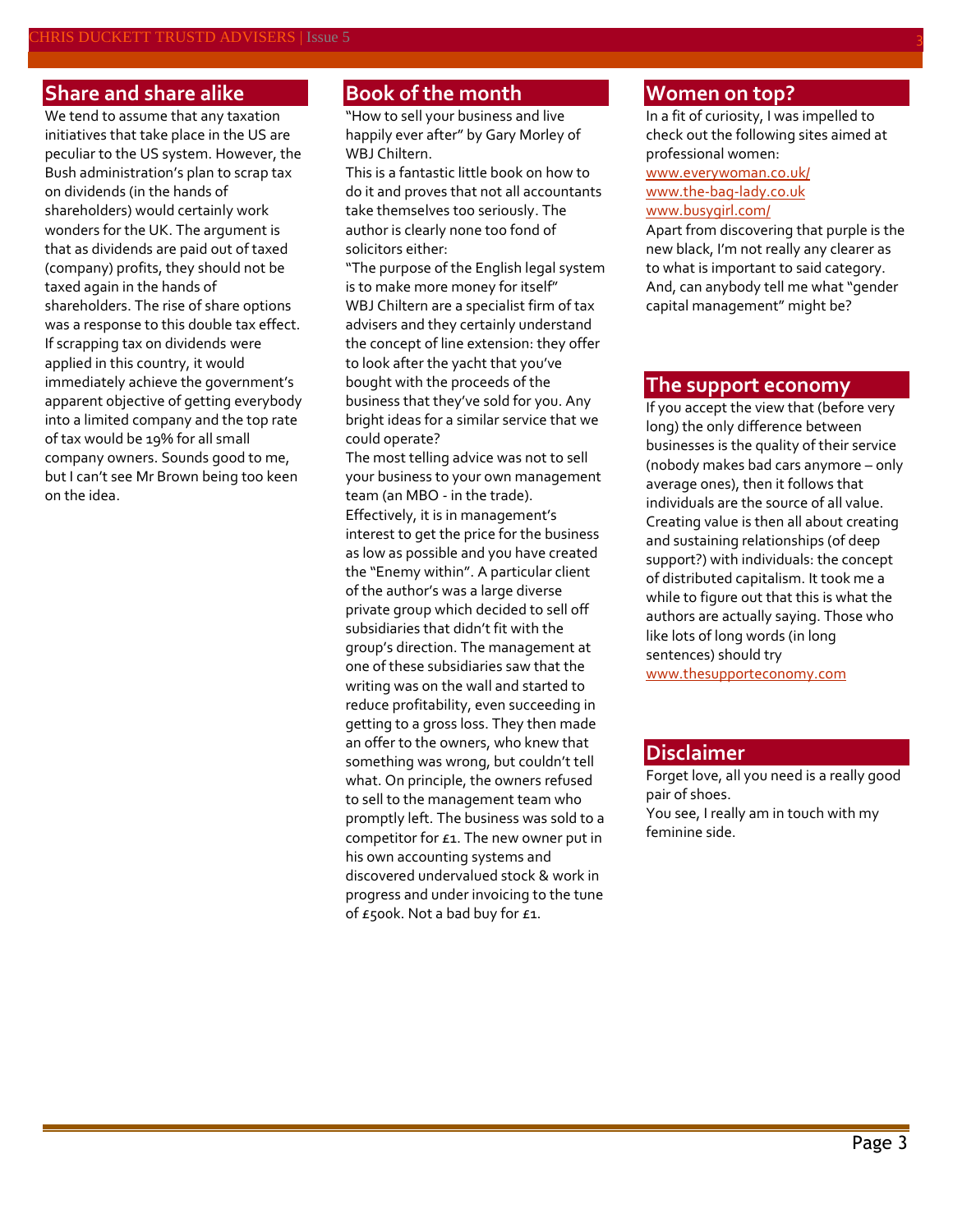